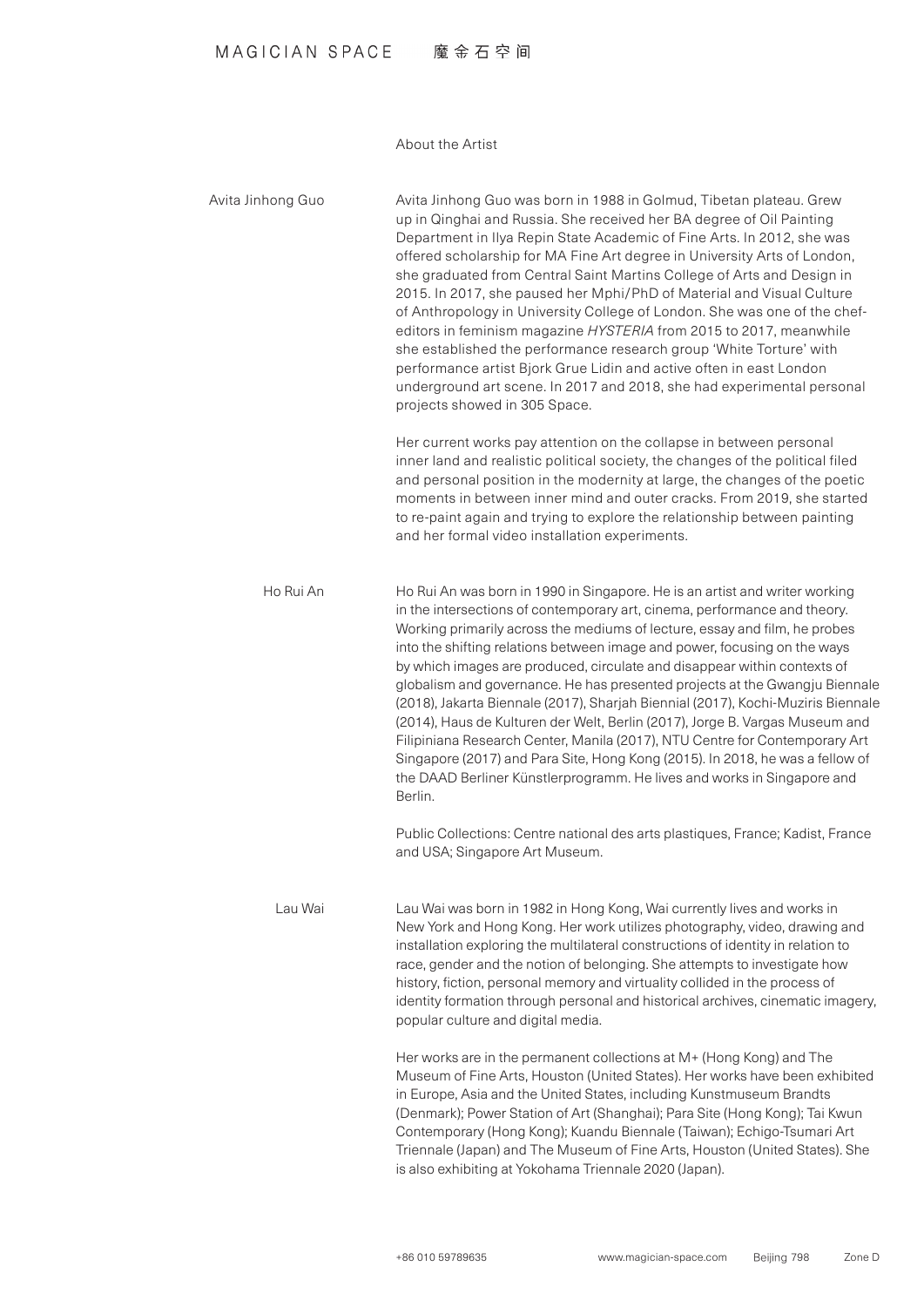## MAGICIAN SPACE 魔金石空间

Zhangbolong Liu was born in 1989. He graduated from Materials Science and Engineering Department at Tsinghua University, Beijing (BE) in 2012 and Photography, Video and Related Media at School of Visual Arts, New York (MFA) in 2015. He has won Ryan R, Gibbs Award for Photography (Baton Rouge, 2014) and Shiseido Prize (Three Shadows Photography) Art Center, Beijing, 2014). Major group exhibitions include: A Chemical *Love Story*, Tang Contemporary Art, Beijing (2017); 40 Years of Chinese Contemporary Photography, Three Shadows Photography Art Center, *Beijing (2017); La Gaya Scienza, Taikang Space, Beijing (2016); A Piece of* Paper, Fou Gallery, New York (2016); The Absence and Presence of a Cat, International Studio & Curatorial Program, New York (2015). His curatorial practice includes *The Imagination of a Museum*, J: GALLERY, Shanghai (2018). Currently Liu lives and works in Beijing. Zhangbolong Liu

Ming Wong was born in Singapore in 1971, currently he lives and works in Berlin and Stockholm. His interdisciplinary practice incorporating performance, video and installation unravels ideas of 'authenticity' and telling of world cinema and re-readings of pop cultural artefacts, Ming's the 'other' with reference to the act of human performativity. Through a reartistic research and practice look into how culture, gender and identity are constructed, reproduced and shaped by the politics of representation. Ming Wong

> The work of Ming Wong has been shown in the Asian Art Biennale at the National Taiwan Museum of Fine Arts, Taichung, 2019; Times Art Center Berlin, 2019; Cosmopolis #1.5, Chengdu, 2018; Busan Biennale, 2018; Dakar Biennale, 2018; Dhaka Art Summit, 2018; Para Site, Hong Kong 2018; SAVVY Contemporary, Berlin, 2018; Centre National de la Danse, Paris, 2018. He has had solo exhibitions at ASAKUSA (2019) in Tokyo; UCCA, Beijing (2015); REDCAT, Los Angeles (2012), etc.

> He represented Singapore at the 53rd Venice Biennale in 2009 with the solo presentation *Life of Imitation*, which was awarded a special mention.

Wuji Ye was born in Wuhan in 1991. After graduated from Department of Oil Painting of Sichuan Fine Arts Institute with a BA in 2014, he went to Goldsmiths, University of London and got an MFA in 2016. Currently he lives and works in Shanghai. Wuji's practice is not bounded to any single medium and use different coping strategies to explore the situations and scenarios that have the potential to transcend and transform itself, which can be considered as a process of negotiation or a glitch that interferes with the mechanism or even trash talks. Wuji is interested in observing the pervasiveness of the myths, narratives and concept on which modern societies are built. By exploring the representation of them and seeking the politics of everyday life. Since 2015, he mainly focused on the north and south of the Tianshan Mountain, Central Asia and the vast Eurasian continent connected with. Wuji Ye

> Partly of Wuji's works have been exhibited in Yell Space, Chongqing, CN (2019); Arti et Amicitiae, Amsterdam, NL (2017); Kingsgate Project Space, London, UK (2016); National Gallery, Prague, CZE (2016); OCAT, Shenzhen, CN (2014). He received the honorary mentions of the jury, Start Point Prize. 2016. in